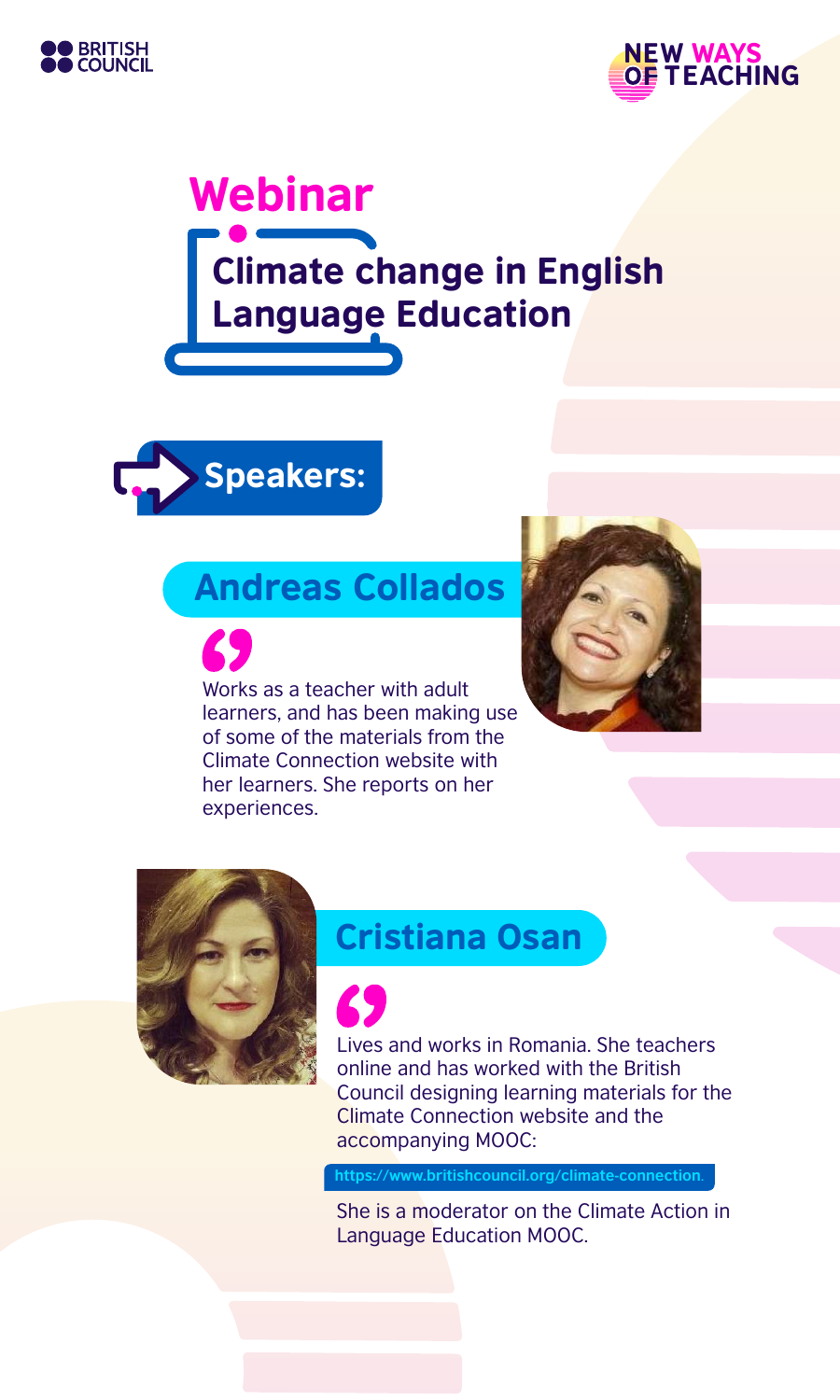



# Harry Waters

Is the creator of language learning Offers free online courses for teachers



materials for sustainable language learning and the website "Renewable English" where you can find his award winning materials **(https://renewableenglish.com/home)**.

who are interested in sustainability.

## Joanna Sterling

Works for NILE (Norwich Institute for Language Education -- **https://www.nile-elt.com**/) where, amongst other things, she teacher trains, co-ordinates online education and is the Green lead. Is also connected to **https://eltfootprint.uk**/ which is a group of English language schools trying to take more account of the environment.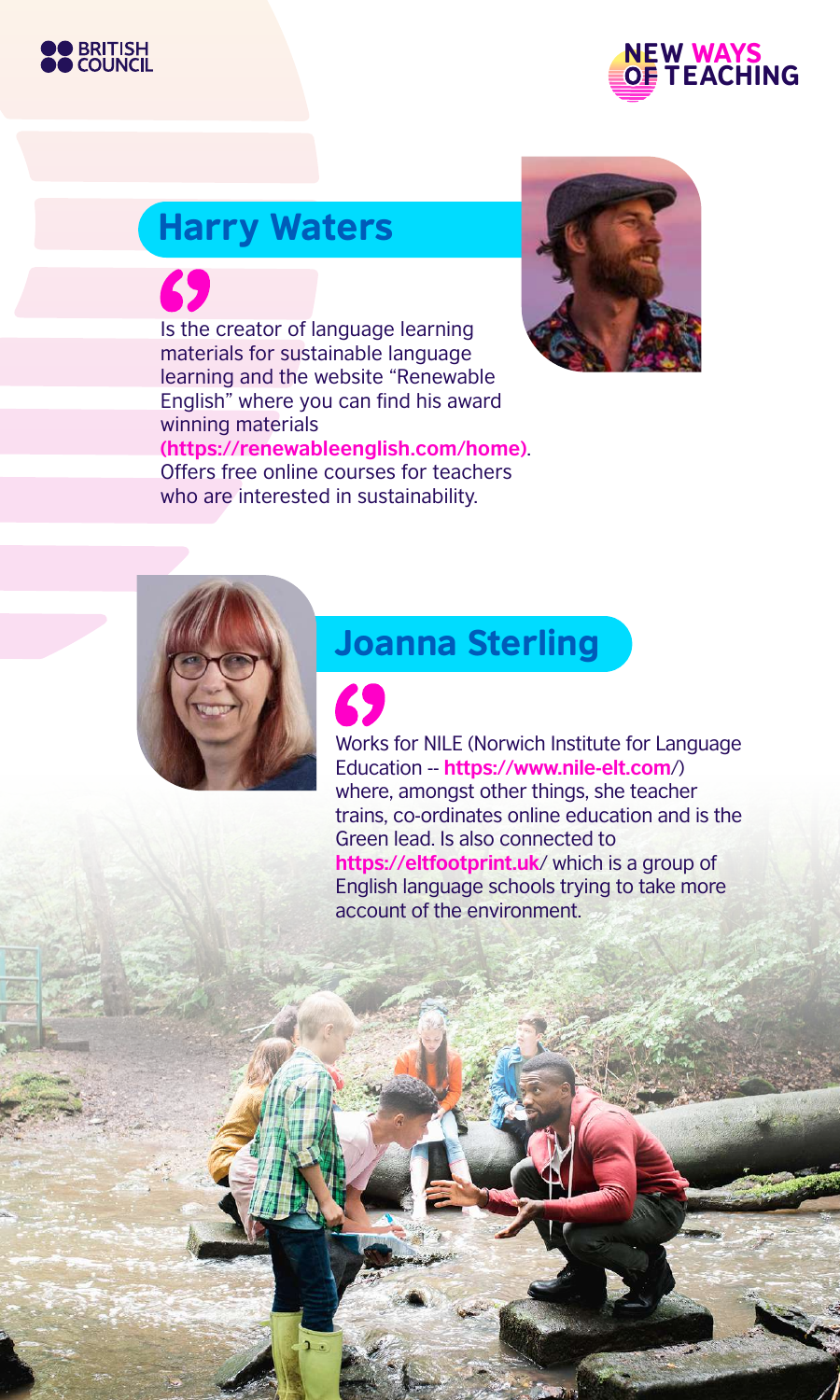



# Why sustainability should be central to language classes

**Joanna said** that we don't have a choice now, because it is something that everyone needs to be talking about and so we need to give our learners the language and skills to talk about sustainability. We are not simply teachers of language, but educators and sustainability is the most important topic of all. Harry agreed, but added that it shouldn't just be a focus of English lessons, but in all subjects. An advantage of doing this in English classes is that we can reach the whole world. Cristina pointed out that this was a topic from real life that learners want to engage in, but often don't in school.

How can students be engaged with sustainability in the classroom

**Christina said** we shouldn't approach green issues in a generalised way, but find out about local issues and emphasise them. Support the children with projects that interested them, make it a part of children's lives and follow their lead on ideas they want to pursue.

**Harry suggested** that we could both bring nature into the classroom by growing plants with the children and observing how they grow, but also going out into nature to promote health and well-being (Sustainable Development Goal 3).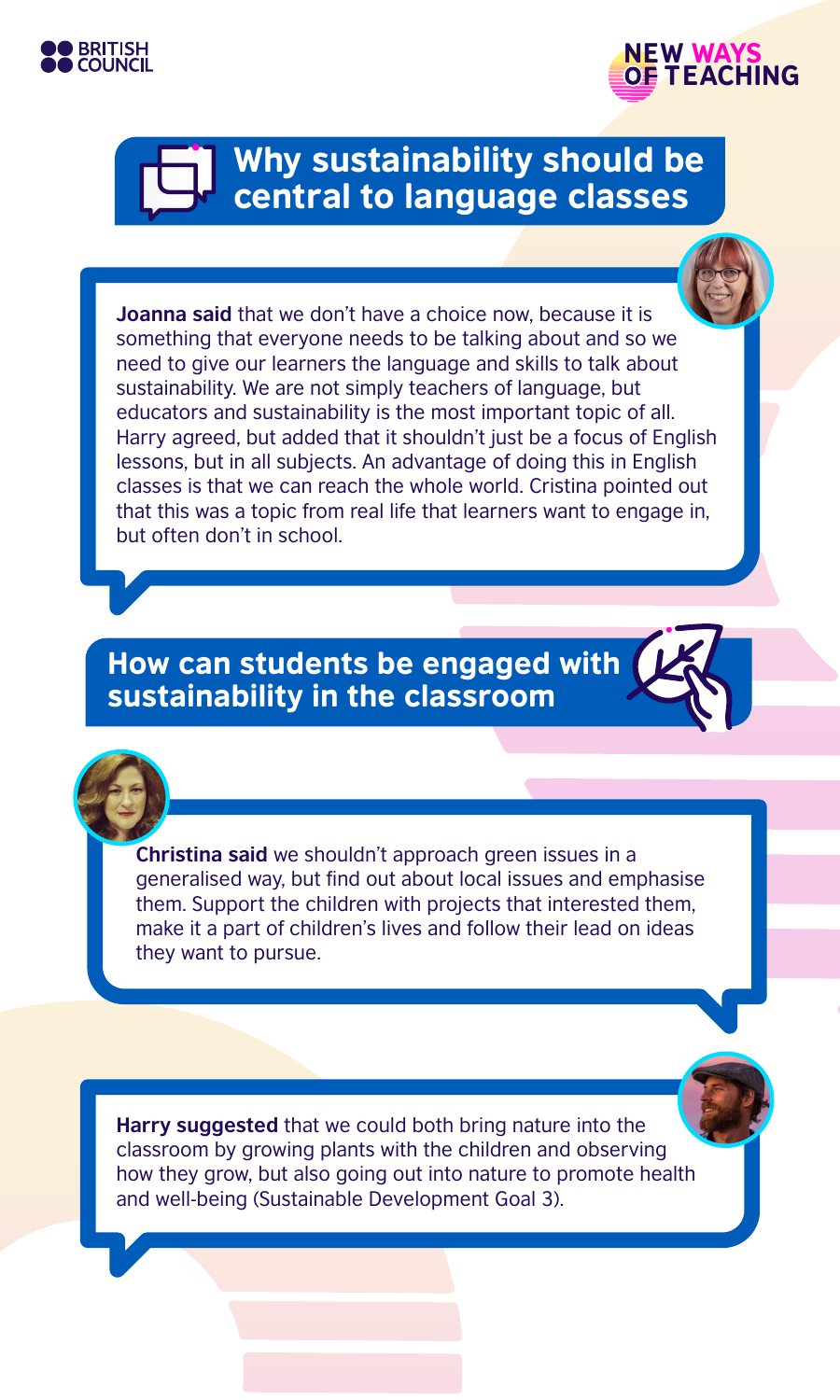



#### **Joanna said** that you can start with topics in a typica course book and see how these can be adapted to teach about the environment and sustainability.

Typical coursebook topics

Sport and Leisure **Work and Studies** Food Travel Money **Energy and Weather** City Life

**NILE** Things Feelings **Getting Organized** Houses and Homes People and Places Technology Opinions

Take **'Work and Studies'**, for example, look at your digital environment footprint as a student, or think about good careers to follow to protect the planet. Again, we can localise these topics and personalise them. We might focus on typical food the students eat and consider packaging, food miles and C02 in the production of food. As adults, don't tell the students about the environment, get the students talking about it.



**Andrea talked** about how she works with adult students who work for a chemical company. She works online and picked the topic of future work

**(https://www.teachingenglish.org.uk/article/21st-century-jobs)**. She works online because the students live in different parts of the city. She adapted the materials to suit the learners, but used typical classroom activities, like group research and group writing. She split the lesson across three sessions.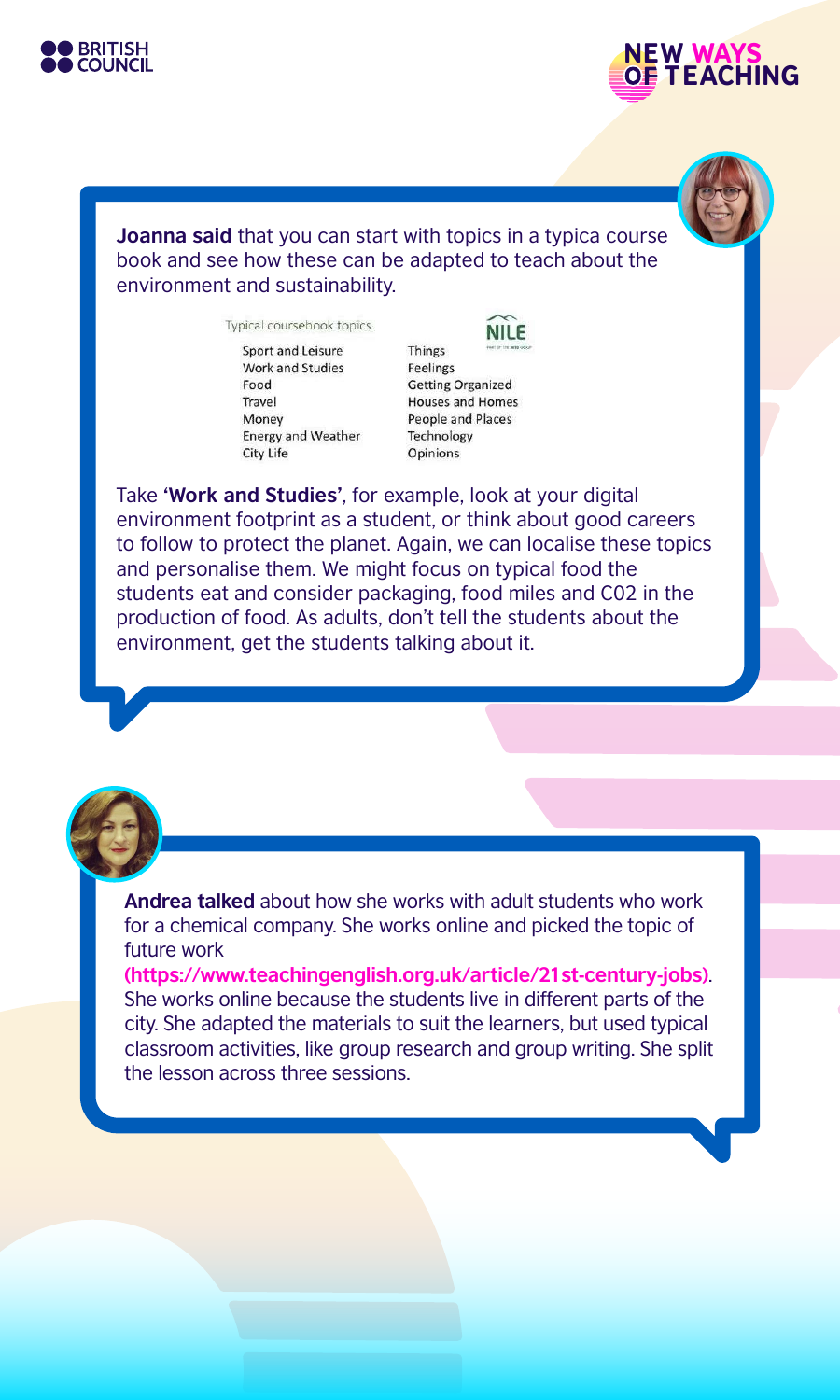



One group took the **topic of work/life** balance and they produced this piece of writing together:

# A 4-day working week

will probably become standard because this new concept has proved to be beneficial for employees. **They maintain the same productivity level and the also showed improvements in job satisfaction, teamwork, work/life balance and company loyalty.** According to some studies, there was a decrease in the level of stress. A 4-day work week would promote an equal workplace as employees would be able to spend more time with their families and better juggle care and work commitments. **On the other hand, reducing work week from 5 to 4 days could have an environmental benefit too because employees don't need to commute as much and large office buildings are only in use four days a week.** However, a big problem may arise if the concept of a 4-day work week is confused with compressed hours. Employees who are expected to still work 35 hours in 4 days will actually show decreased levels of productivity and it can also impact employees' engagement, work-life balance and overall happiness.

**Students: Julian, Franciso & Paula.**



Here are some general tips for teachers to think about when planning lessons:



**Let the students do research before the lesson and/ or during the lesson**



**Teachers should keep their minds open to new ideas from the students**



**Be aware of the context they live in, e.g. these students were based in the capital city so their views of the world would be different to students living in the countryside**



**Listen and learn from the students**



**Be creative and flexible**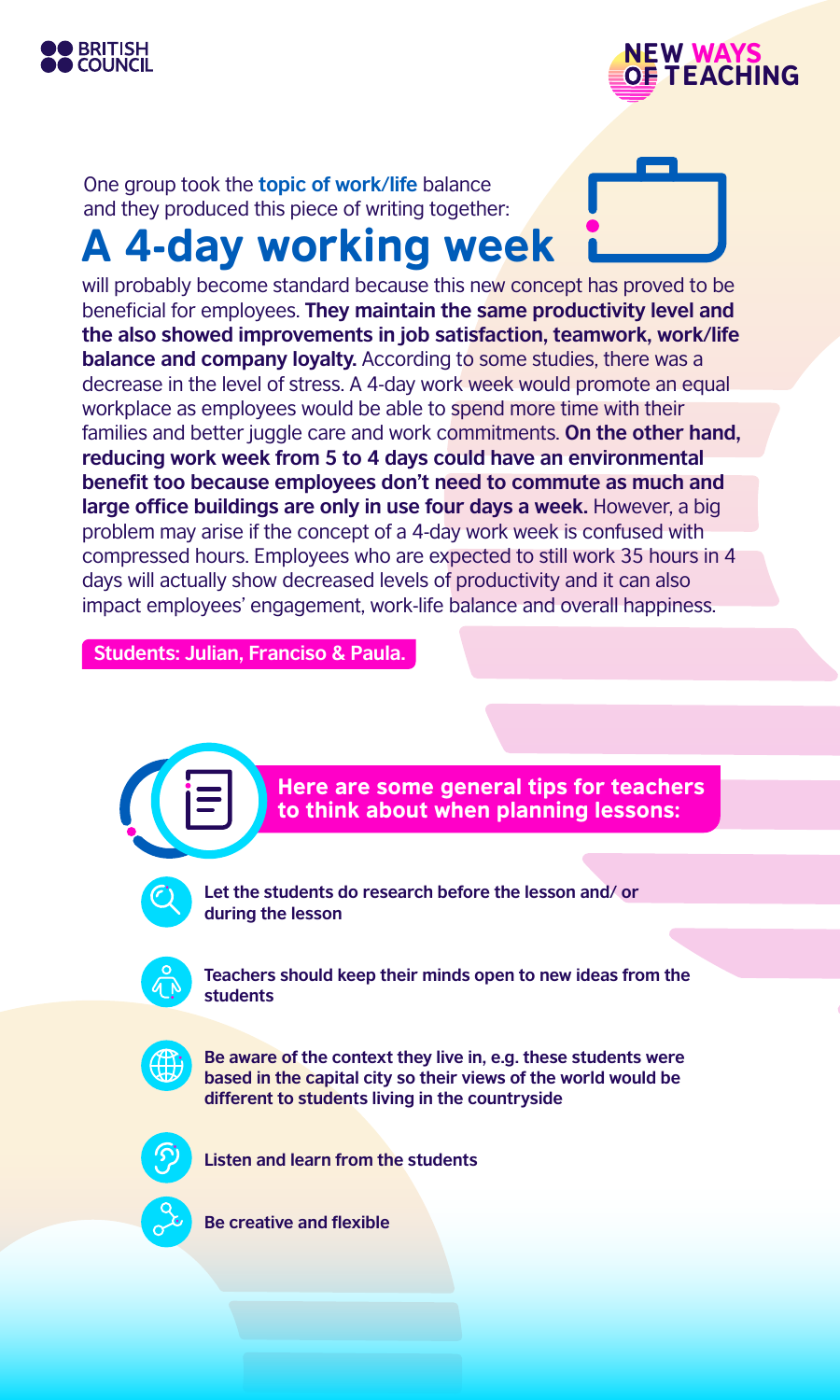



# Other example lessons

## Fast fashion

**Context:** secondary school students from a poor area near a river. Most parents are fishermen.

**What worked:** students loved the lesson and found useful ideas. They completed a worksheet and produced a video or audio'.

**Challenges adapting the lesson:** vocabulary and resources. Ss share cellphones to do activities in class.



#### **Verónica, Perú**



### Water for All

**Context:** small language school which is located in Güines, Mayabeqye. Students are aged 20-45 who live in a southern area where there's a large river and some creeks.

**What worked:** students were engaged because the preservation of water is important in their town as it is gradually disappearing.'

**David, Cuba**

# **Some final** questions answered

Before the Climate Connections materials were created, a large survey was conducted. Teachers said they were concerned about not being experts on sustainability, which is why the MOOC was created to help the teachers become more familiar with the issues. It was suggested that teachers



could start with students concerns and try to deal with any eco-anxiety by taking positive action, doing something, giving students agency, but also by bringing positive articles to class; finding materials where success stories are discussed.